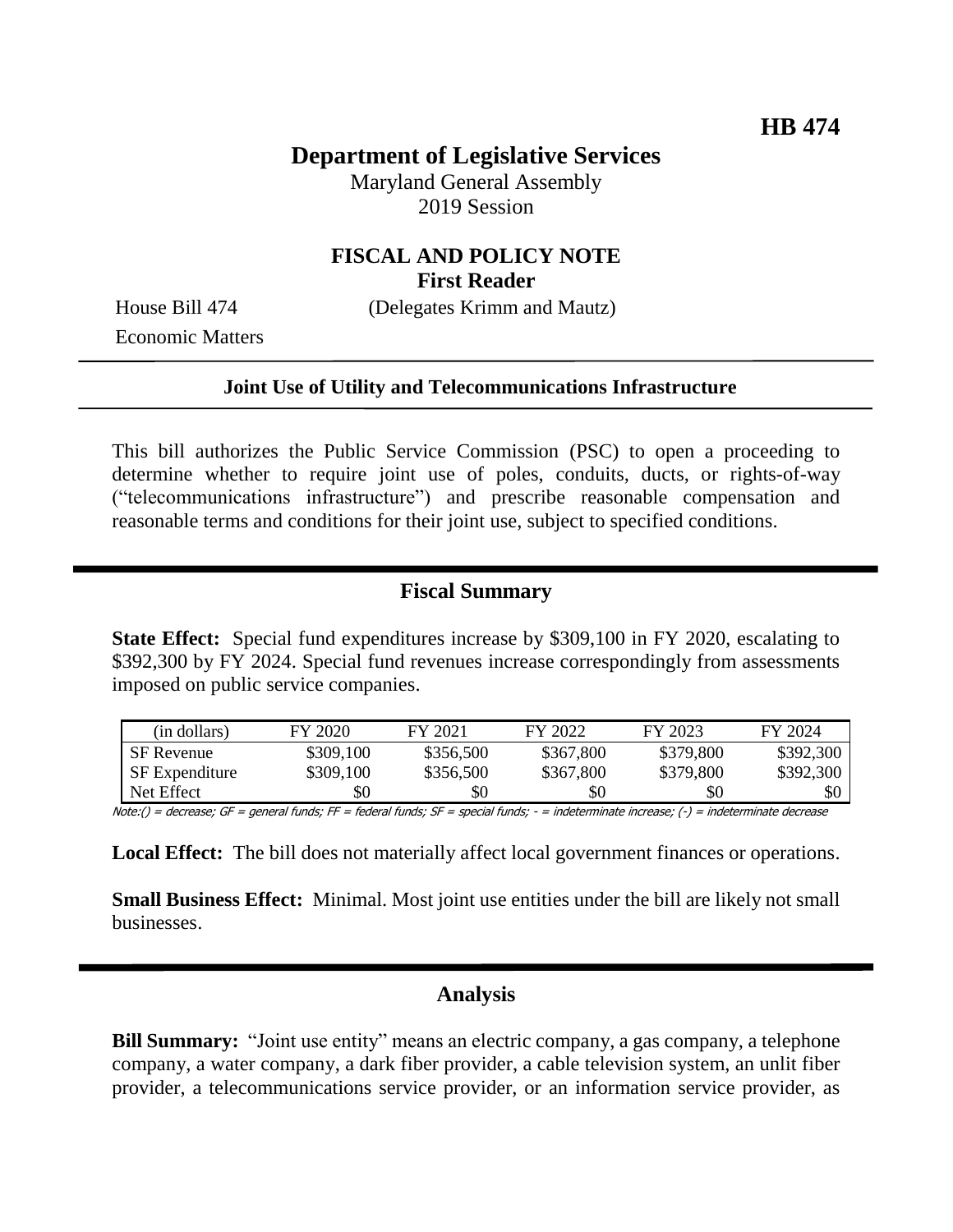defined. PSC jurisdiction is extended to apply to joint use entities that are not already under PSC's existing jurisdiction for the limited purposes under the bill.

### *Hearing and Joint Use*

On a complaint by a joint use entity, or on motion by the commission, PSC may open a proceeding to (1) determine whether to require joint use of telecommunications infrastructure and (2) prescribe reasonable compensation and reasonable terms and conditions for joint use.

After a hearing, PSC may order a joint use entity to allow joint use of telecommunications infrastructure, and prescribe reasonable compensation and reasonable terms and conditions for joint use, if PSC finds that:

- the interest of the public, including the interests of the customers of the affected joint use entities, requires a joint use entity to provide nondiscriminatory access to any telecommunications infrastructure owned or controlled by another joint use entity;
- joint use will not result in irreparable injury to the owner or other users of the telecommunications infrastructure or any substantial detriment to service;
- the joint use entities failed to agree to the use or compensation for the use of the telecommunications infrastructure; and
- the joint use entity seeking access to the poles, conduits, ducts, or rights-of-way has the technical and financial capabilities to fulfill the obligations the entity would assume relating to joint use.

PSC must adopt regulations governing the resolution of pole attachment disputes and the rates, terms, and conditions of joint use. The regulations must:

- promote competition and ensure safe, nondiscriminatory access on just and reasonable terms;
- include a process to ensure that a new joint use entity that seeks access to poles, conduits, ducts, or rights-of-way has the technical and financial capabilities to fulfill the obligations the entity would assume relating to joint use; and
- in establishing rates, consider various formulas, including a specified formula adopted by the Federal Communications Commission (FCC).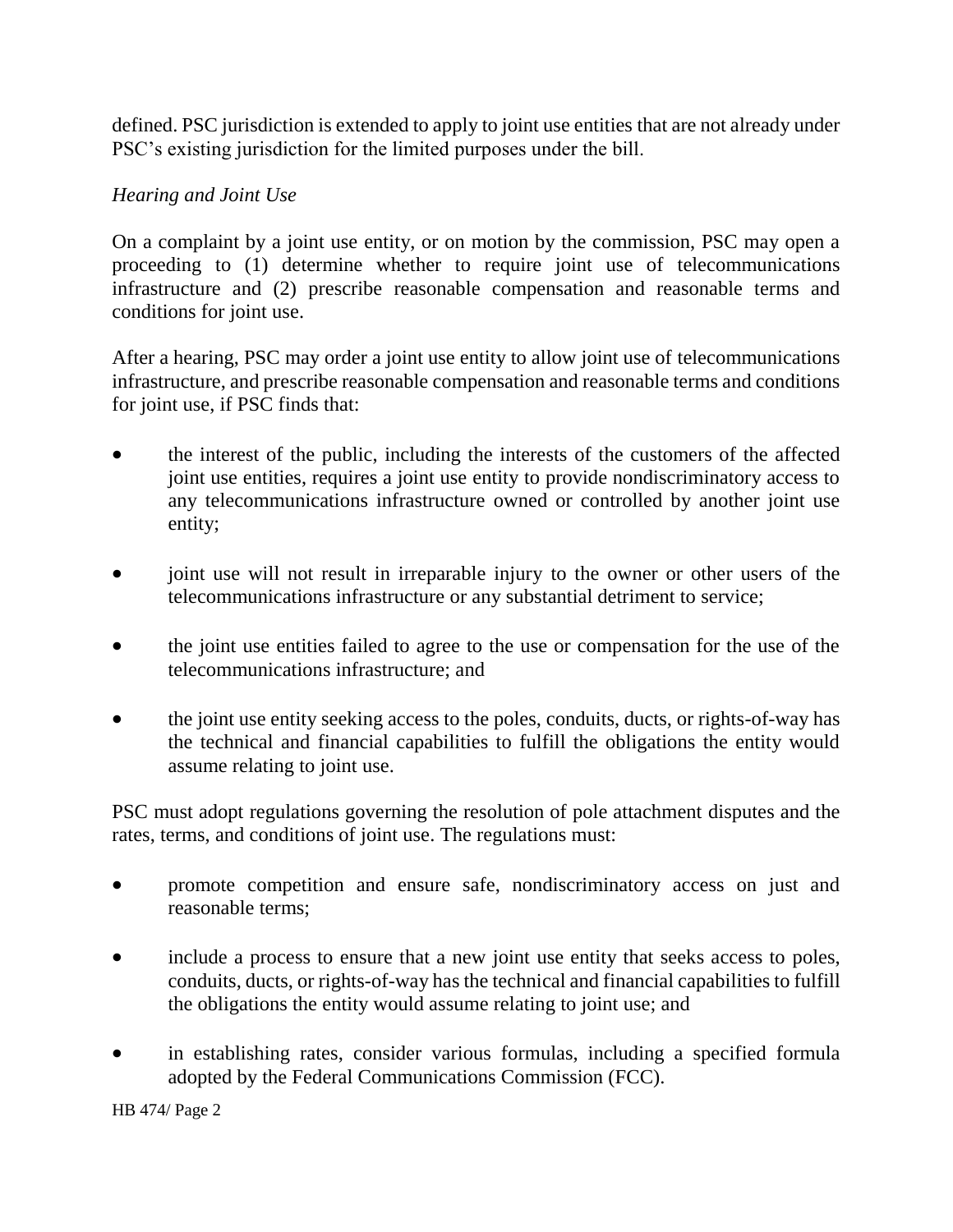**Current Law/Background:** The market for utility pole attachments in Maryland is not regulated at the State level. In instances where states have not exercised their right to regulate pole attachments, FCC has the authority to regulate and adopt procedures to resolve complaints concerning the rates, terms, and conditions for pole attachments. As part of its oversight, FCC sets appropriate pole attachment rates and promulgates rules governing the timeline for work completion throughout the pole attachment process.

Many of the rules and regulations currently in place for pole attachments stem from the Pole Attachment Act of 1978, which implemented Section 224 of the 1934 Communications Act, and directed FCC to create just and reasonable rates, terms, and conditions for the pole attachments of cable television providers. The Pole Attachment Act also authorized states to preempt federal pole attachment regulations by promulgating pole attachment regulations at the state level; 19 states subsequently did so.

Chapter 431 of 2015 required PSC to convene a workgroup to study attachments to utility poles in the State, including whether the regulation of pole attachment agreements at the State level is in the public interest, and to submit a report of its findings to the General Assembly by December 31, 2015. The [report](http://dlslibrary.state.md.us/publications/Exec/PSC/HB541Ch431_2015.pdf) found in part that FCC regulates the market for pole attachments efficiently, and pole attachment regulation at the State level was not in the public interest. PSC took no further action.

**State Fiscal Effect:** Special fund expenditures for PSC increase by \$309,130 in fiscal 2020, which accounts for the bill's October 1, 2019, effective date. This estimate reflects the cost of hiring two technical staff, one staff attorney, and one public utility law judge to hear and adjudicate joint use complaints. It includes salaries, fringe benefits, one-time start-up costs, travel costs, and ongoing operating expenses.

| Positions                             |           |
|---------------------------------------|-----------|
| Salaries and Fringe Benefits          | \$253,301 |
| <b>Other Operating Expenses</b>       | 55,829    |
| <b>Total FY 2020 PSC Expenditures</b> | \$309,130 |

Future year expenditures reflect full salaries with annual increases and employee turnover and ongoing operating expenses. Special fund revenues increase correspondingly from assessments imposed on public service companies.

## **Additional Information**

**Prior Introductions:** None.

HB 474/ Page 3 **Cross File:** None.